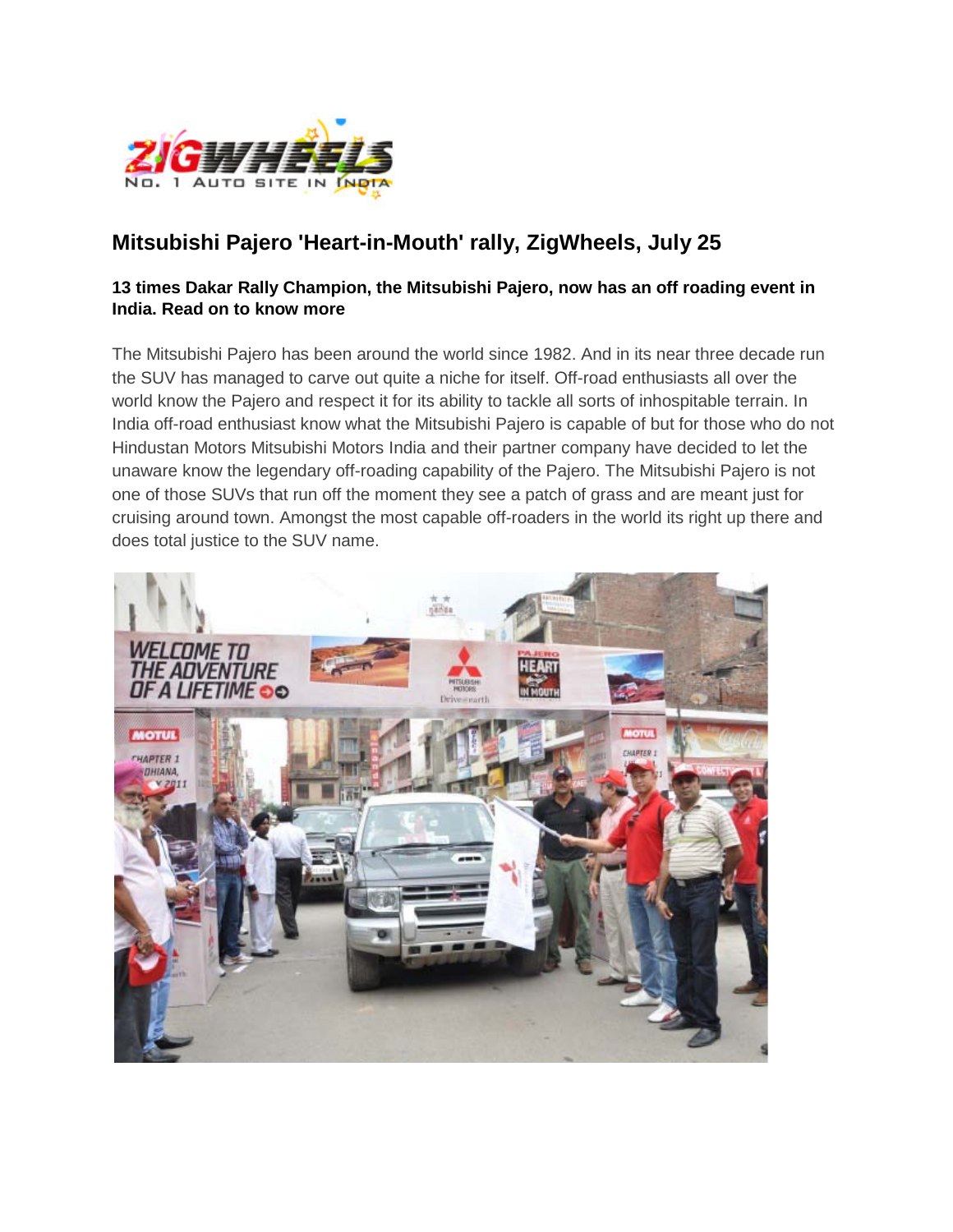The first leg of the 'Heart-in-Mouth' rally kicked off yesterday in Ludhiana. Many owners of the Mitsubishi Pajero turned up from Punjab and Chandigarh to drive their Pajeros on a 40 kilometre intensive off-road course. The course was designed to prove the rugged and capable off-road characteristics of the Pajero. The terrain which consisted of rocky terrains that included dirt roads, water crossings on the Sutlej river bed, mud and slush, uphill and downhill gradients was a challenging driving experience on extreme driving conditions.

The first leg of the Heart-in-Mouth rally was flagged off from Hotel Sarovar Portico in Ludhiana. The latter stages of the rally will take place in Delhi, Vadodara, Pune, Coimbatore and Bengaluru. The Heart-in-Mouth rally has been approved by the Federation of Motor Sports Club of India (FMSCI). Northern Motorsports is the official partner for the event. The entire Ludhiana event from route reconnaissance, briefing participants about the course, providing back-up vehicles and expert drivers was managed by Northern Motorsports.



One of the participants in the rally Mr. Arvind a Businessman from Jalandar commented on the event by saying, ""I have driven the Pajero extensively through Rajasthan and hilly terrains. I own four Mitsubishi vehicles – three Monteros and one Pajero. I think it speaks for itself about my love for the sturdy and elegant Mitsubishi cars. This is the first time that I participated in a rally. It was indeed a highly exciting experience."